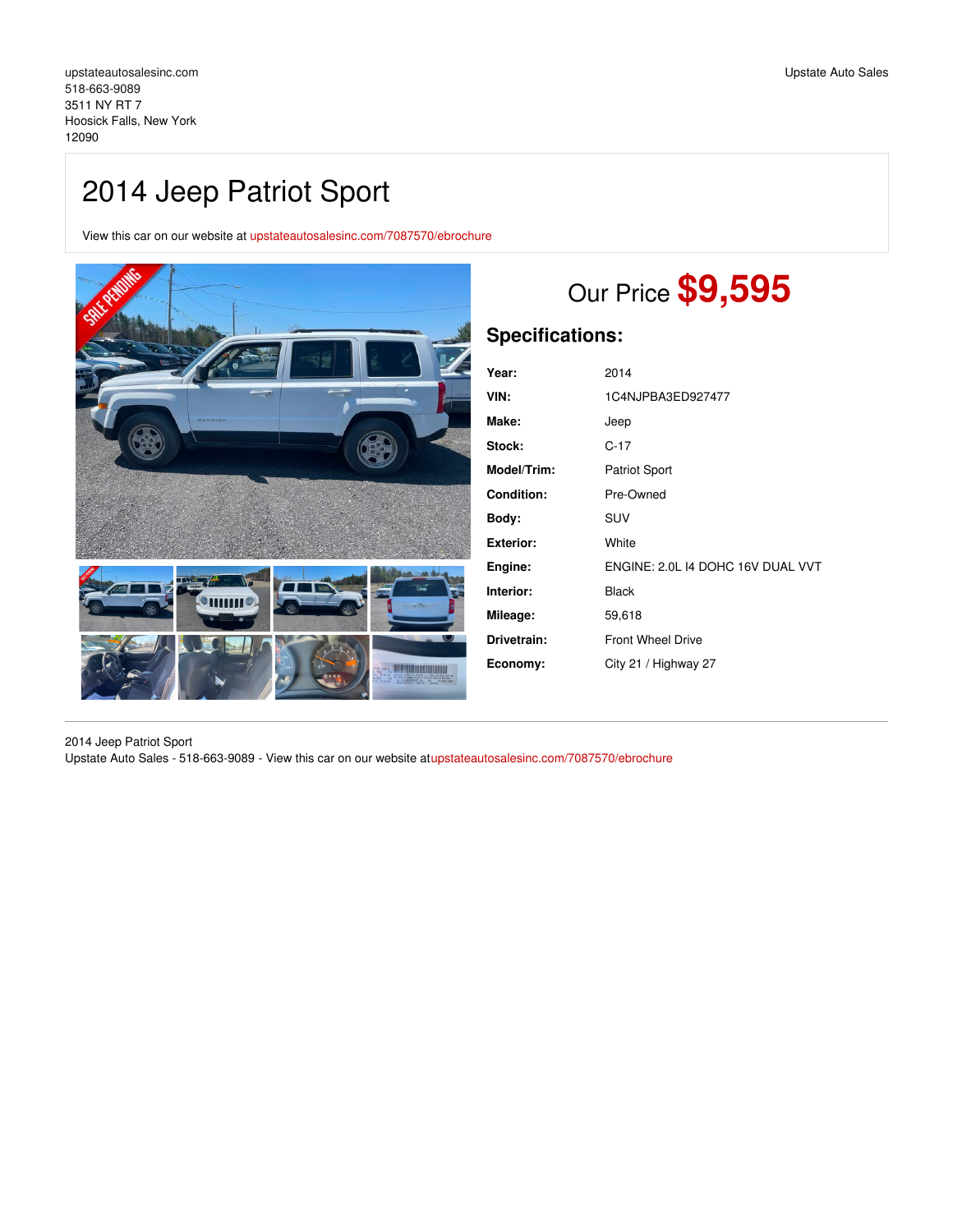

#### 2014 Jeep Patriot Sport

Upstate Auto Sales - 518-663-9089 - View this car on our website a[tupstateautosalesinc.com/7087570/ebrochure](https://upstateautosalesinc.com/vehicle/7087570/2014-jeep-patriot-sport-hoosick-falls-new-york-12090/7087570/ebrochure)

## **Installed Options**

#### **Interior**

- 1 12V DC Power Outlet- 4-Way Driver Seat -inc: Manual Recline and Fore/Aft Movement
- 4-Way Passenger Seat -inc: Manual Recline and Fore/Aft Movement
- 60-40 Folding Bench Front Facing Fold Forward Seatback Cloth Rear Seat Air Filtration
- Analog Appearance- Cargo Space Lights- Carpet Floor Trim
- Chrome Gear Shifter Material- Cruise Control w/Steering Wheel Controls
- Day-Night Rearview Mirror- Delayed Accessory Power
- Driver And Passenger Visor Vanity Mirrors Driver Foot Rest
- Fade-To-Off Interior Lighting- Front Cupholder- Front Map Lights
- Full Carpet Floor Covering -inc: Carpet Front And Rear Floor Mats Full Cloth Headliner
- Full Floor Console w/Covered Storage and 1 12V DC Power Outlet
- Gauges -inc: Speedometer, Odometer, Engine Coolant Temp, Tachometer and Trip **Odometer**
- Glove Box- HVAC -inc: Underseat Ducts and Headliner/Pillar Ducts
- Instrument Panel Bin, Driver / Passenger And Rear Door Bins
- Interior Trim -inc: Chrome Instrument Panel Insert and Chrome Interior Accents
- Manual 1st Row Windows
- Manual Anti-Whiplash Adjustable Front Head Restraints and Fixed Rear Head Restraints
- Manual Rear Windows and Fixed 3rd Row Windows- Manual Tilt Steering Column
- Outside Temp Gauge- Premium Cloth Bucket Seats Rear Cupholder
- Sentry Key Engine Immobilizer- Sliding Front Center Armrest w/Storage

#### **Exterior**

- Aero-Composite Halogen Headlamps- Black Bodyside Cladding- Black Door Handles
- Black Manual Side Mirrors w/Manual Folding
- Black Side Windows Trim and Black Front Windshield Trim
- Body-Colored Front Bumper w/Black Rub Strip/Fascia Accent- Body-Colored Grille
- Body-Colored Rear Step Bumper w/Black Rub Strip/Fascia Accent- Clearcoat Paint
- Compact Spare Tire Mounted Inside Under Cargo- Deep Tinted Glass